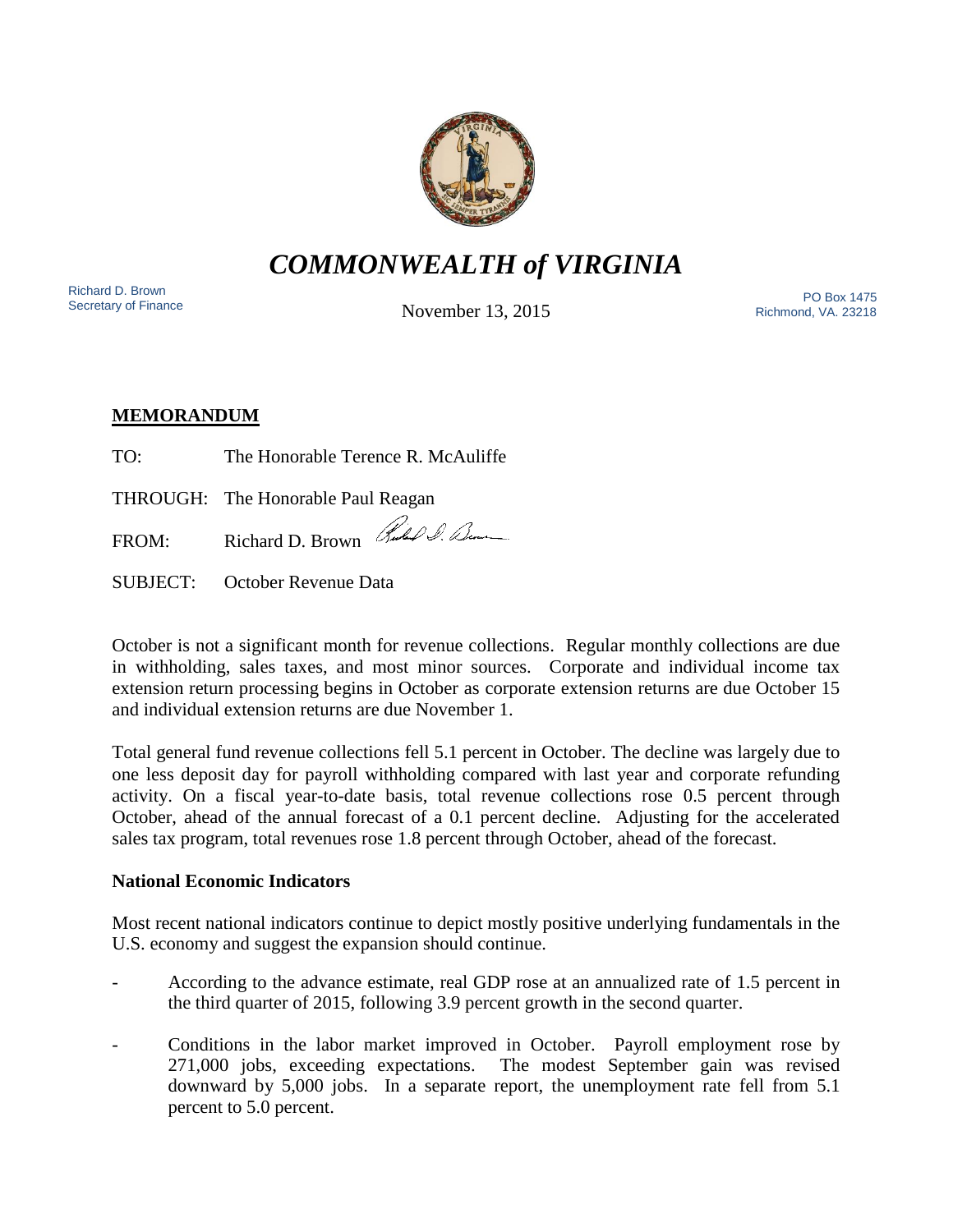- Initial claims for unemployment rose by 16,000 to 276,000 during the week ending October 31. The four-week moving average rose from 259,250 to 262,750. The low level of claims is consistent with a healthy job market.
- The Conference Board's index of leading indicators fell 0.2 percent in September following no growth in July and August. Although the index fell slightly, six of the ten components increased.
- The Conference Board's index of consumer confidence fell from 102.6 to 97.6 in October, driven by the present conditions component.
- Activity in the manufacturing sector remained tepid in October, with the Institute of Supply Management index falling from 50.2 to 50.1. It has remained above the expansionary threshold of 50.0 for 34 consecutive months.
- Driven by falling oil prices, the CPI fell 0.2 percent in September and stands even with September 2014. Core inflation (excluding food and energy prices) increased 0.2 percent in September and is 1.9 percent above a year ago.
- The Federal Reserve announced at its October meeting that it will keep the federal funds target rate at 0.0 to 0.25 percent.

#### **Virginia Economy**

In Virginia, payroll employment rose 0.9 percent in September from September of last year. Northern Virginia posted growth of 2.0 percent, Hampton Roads grew 0.8 percent, and Richmond-Petersburg fell 0.1 percent. The seasonally adjusted unemployment rate fell 0.2 percentage point to 4.3 percent in September, its third consecutive monthly decline. The unemployment rate is down 0.7 percentage point from September of last year.

The Virginia Leading Index rose 0.2 percent in September after rising 0.4 percent in August. Initial claims improved in September while auto registrations and the U.S. leading index declined. Future employment was unchanged. The indexes for all regions except Roanoke increased in September.

#### **October Revenue Collections**

Total general fund revenue collections fell 5.1 percent in October. The decline was largely due to one less deposit day for payroll withholding compared with last year and corporate refunding activity. On a fiscal year-to-date basis, total revenue collections rose 0.5 percent through October, ahead of the annual forecast of a 0.1 percent decline. Adjusting for the accelerated sales tax program, total revenues rose 1.8 percent through October, ahead of the forecast.

*Net Individual Income Tax (69% of general fund revenues)*: Through October, collections of net individual income tax rose 2.5 percent from the same period last year, ahead of the revised annual estimate of a 0.9 percent decline. Performance in each component of individual income tax is as follows: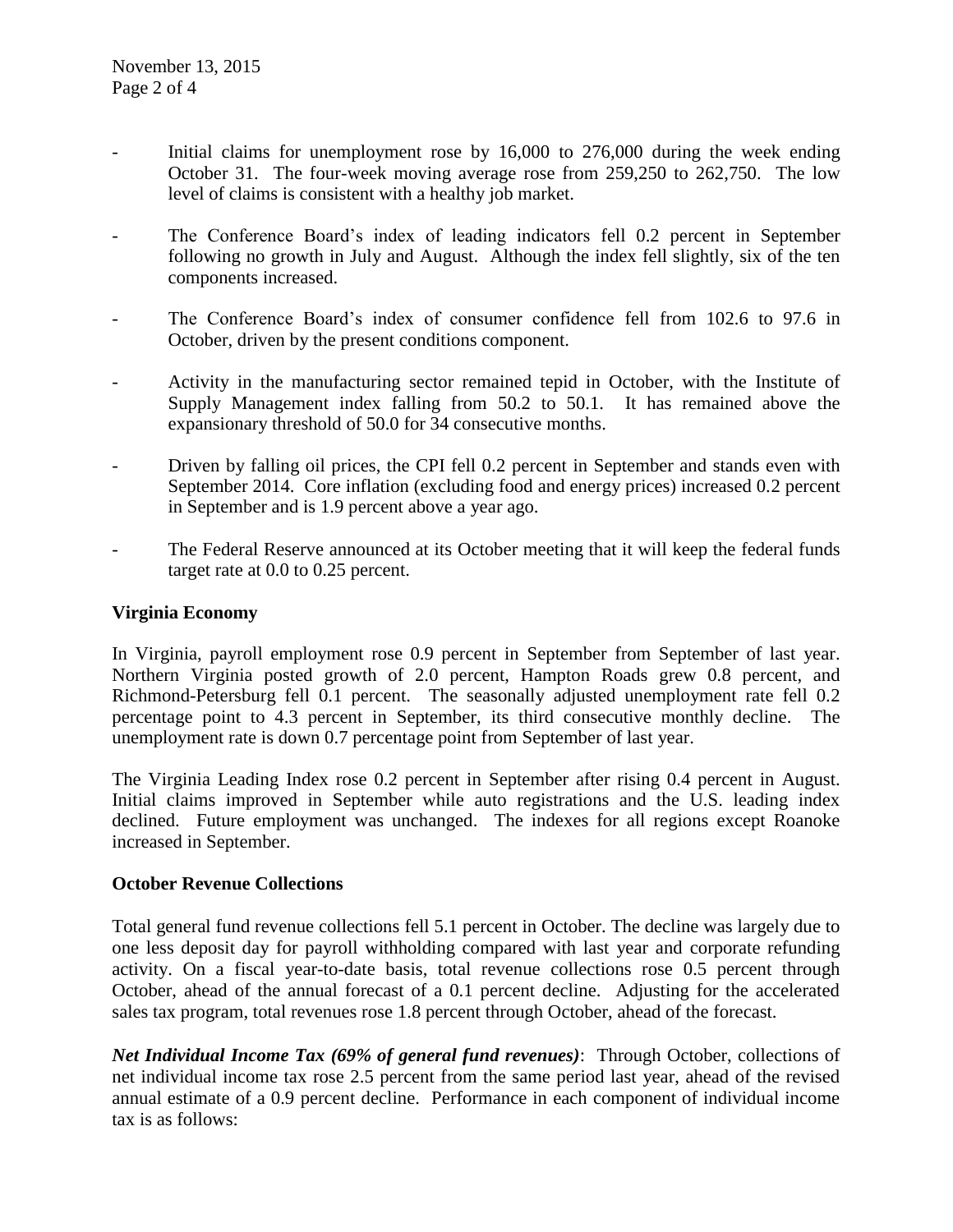*Individual Income Tax Withholding (64% of general fund revenues)*: With one less deposit day as compared with last October, collections of payroll withholding taxes fell 5.4 percent in October. Year-to-date, withholding collections are 1.7 percent ahead of the same period last year, trailing the revised annual estimate of 2.1 percent growth.

*Individual Income Tax Nonwithholding (16% of general fund revenues)*: October is not typically a significant month for collections in this source. Collections were \$109.8 million in October compared with \$125.6 million in October of last year. Year-to-date, collections were \$581.8 million compared with \$553.3 million in the same period last year, rising by 5.1 percent and ahead of the annual estimate of an 8.4 percent decline.

*Individual Income Tax Refunds*: Through October, the Department of Taxation issued \$208.3 million in refunds compared with \$216.2 million last year, a 3.7 percent decline.

*Sales Tax (19% of general fund revenues)*: Collections of sales and use taxes, reflecting September sales, rose 4.2 percent in October. On a year-to-date basis, collections have fallen 2.5 percent, trailing the annual estimate of 2.7 percent growth. Adjusting for the accelerated sales tax program, sales tax collections have grown by 4.4 percent year-to-date, ahead of the forecast.

*Corporate Income Tax (5% of general fund revenues)*: October collections in this source include estimated payments from corporations with a February through January fiscal year, including many retailers. Collections of corporate income taxes were negative \$33.3 million compared with negative \$11.8 million in October of last year. Tax issued \$70.3 million in refunds compared with \$53.1 million last year. November and December are also significant refunding months in this source. Year-to-date collections have fallen 28.0 percent from the same period last year, trailing the annual estimate of a 1.3 percent decline.

*Wills, Suits, Deeds, Contracts (2% of general fund revenues)*: Collections of wills, suits, deeds, and contracts – mainly recordation tax collections – were \$31.8 million in October, compared with \$28.9 million in October of last year for growth of 10.2 percent. On a year-to-date basis, collections are up 9.8 percent, ahead of the annual forecast of an 8.1 percent decline.

#### **Other Revenue Sources**

The following list provides data on October collections for other revenue sources:

|                                       | <b>Year-to-Date</b> | Annual<br><b>Estimate</b> |
|---------------------------------------|---------------------|---------------------------|
| Insurance Premiums (2.0% GF revenues) | NA                  | 8.7%                      |
| Interest Income (0.4% GF revenues)    | $-5.0\%$            | 34.7%                     |
| ABC Taxes (1% GF revenues)            | $0.7\%$             | $0.0\%$                   |

*Note: Monthly collections of insurance company premiums are being transferred to the Transportation Trust Fund per Chapter 896, 2007 Acts of the Assembly until the required amount of \$150.3 million has been deposited.*